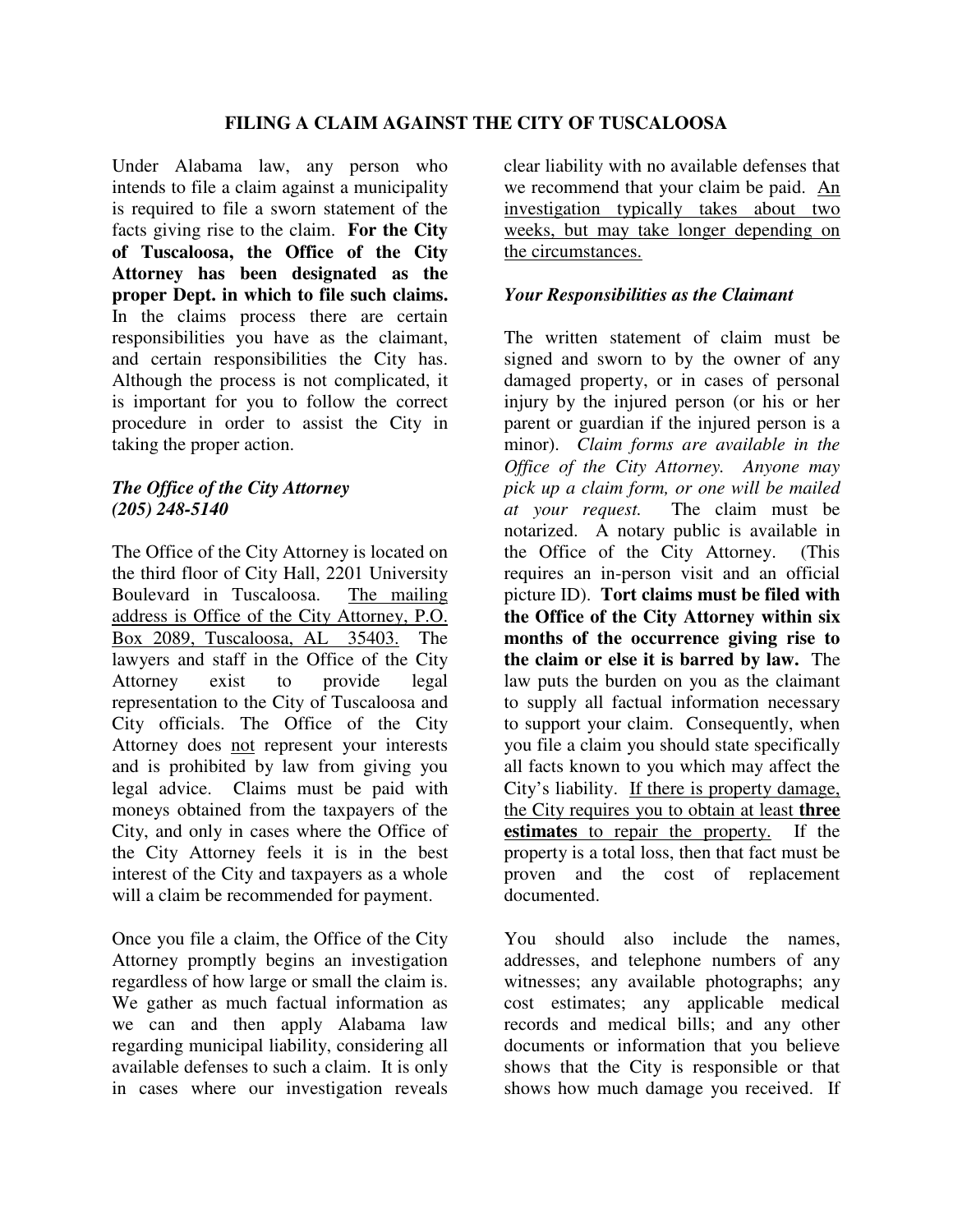all this information is not available at the time you file your claim, it should be obtained and given to the Office of the City Attorney within one week of the filing of the claim. Any new information you learn that may be important in evaluating your claim must be must be conveyed to the Office of the City Attorney as soon as possible. Otherwise there is a chance important information will not be considered. **Your contact person in the Office of the City Attorney is Cynthia Noland at (205) 248- 5140.** If she is not available when you call, please leave your name, telephone number, and tell the receptionist it is about a claim you have already filed. Ms. Noland conducts the investigation of claims, but she does not make the decisions as to whether claims should be paid or not. Those decisions are made by attorneys in the Office of the City Attorney.

*It is important that you understand that the City generally does NOT arrange for repairs of damaged property or for the provision of medical services. It is the claimant's responsibility to obtain such services. If the City agrees to pay your claim, we will pay the appropriate costs to you. You would independently need to take the steps you deem proper to obtain the services to repair or replace any damaged property or receive any medical services.* 

# *If Your Claim is Paid*

If the Office of the City Attorney's investigation shows that the City is liable, then a recommendation to pay the claim is made. Some claims are paid directly by the City, and some are paid by the City's insurance company. If the claim is going to be paid you will be notified, usually by telephone, and given instructions of how to obtain your check. When the check is delivered, you will usually be required to

sign a release of liability. This is a legal document wherein you acknowledge that the payment by the City constitutes full and final payment of the claim and that no further payments will be made to you on that claim.

## *If Your Claim is Denied*

Claims can be denied for many different reasons. If your claim is denied you will be sent a formal letter stating that the claim is denied. At that stage of the process, your claim will have been carefully reviewed by our staff and **will not be reconsidered** unless new information becomes available that was not available before the decision was made. *If your claim is denied, it becomes your option whether to file a law suit in Small Claims Court or some other court; contact an attorney of your choosing to represent you; or take other appropriate legal measures. It is your responsibility to know and protect your legal rights.* 

Small Claims Court: Small Claims Court is located on the sixth floor of the Tuscaloosa County Courthouse, 714 Greensboro Avenue, Tuscaloosa, AL 35401. For more information the telephone number of the Court Clerk is (205) 349-3870, ext. 355. Larger claims may need to be filed in District Court or Circuit Court, both located in the Tuscaloosa County Courthouse.

Finding an attorney: The City of Tuscaloosa cannot give you advice on retaining an attorney to represent you. If you do not have an attorney and do not know how to find one, you might want to try the Lawyer Referral Service sponsored by the Alabama State Bar Association at (800) 392-5660.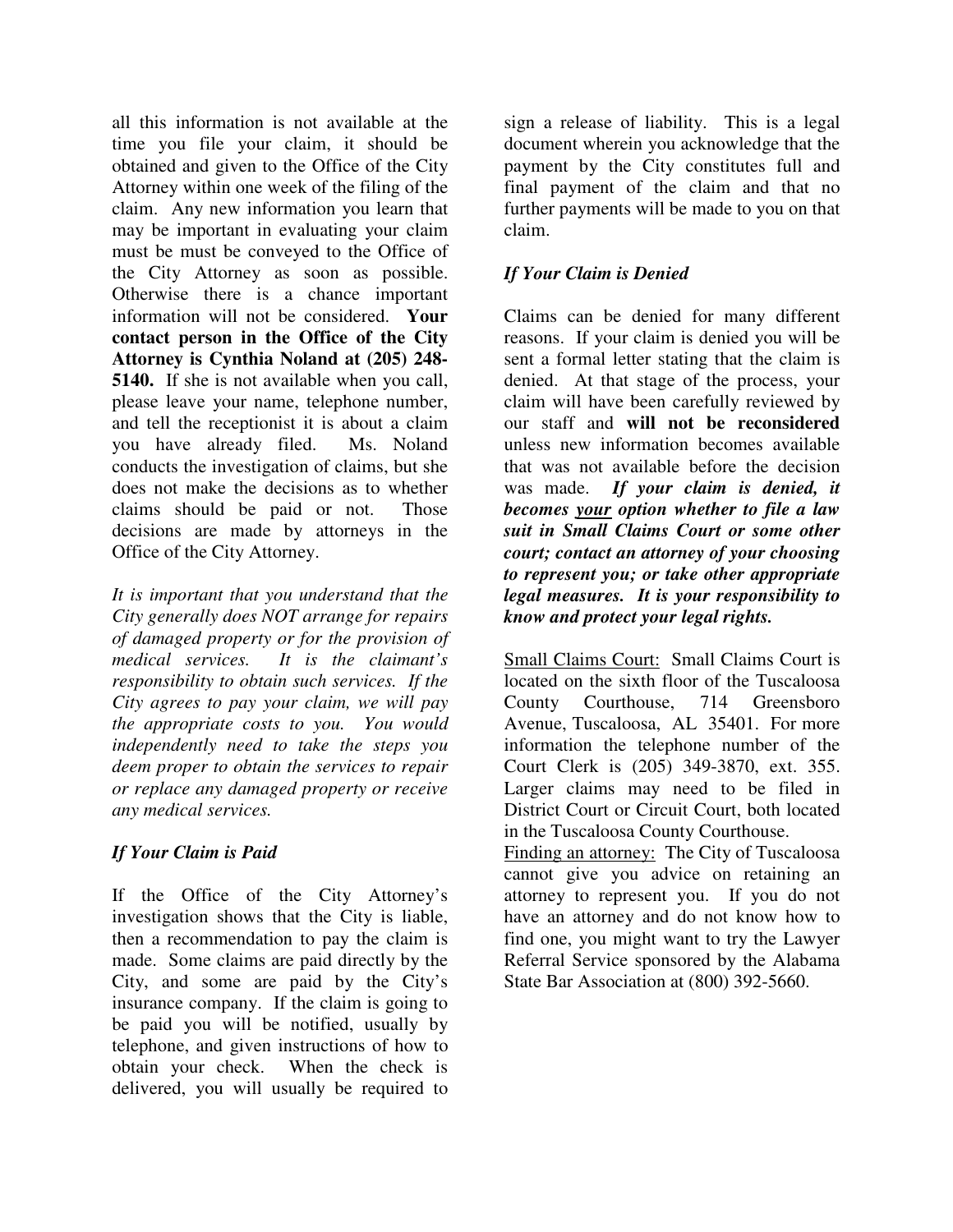#### OFFICIAL CLAIM FORM FOR THE CITY OF TUSCALOOSA

| NAME:                                         |  |  |  |  |  |
|-----------------------------------------------|--|--|--|--|--|
|                                               |  |  |  |  |  |
|                                               |  |  |  |  |  |
|                                               |  |  |  |  |  |
|                                               |  |  |  |  |  |
|                                               |  |  |  |  |  |
|                                               |  |  |  |  |  |
|                                               |  |  |  |  |  |
|                                               |  |  |  |  |  |
|                                               |  |  |  |  |  |
|                                               |  |  |  |  |  |
|                                               |  |  |  |  |  |
|                                               |  |  |  |  |  |
|                                               |  |  |  |  |  |
|                                               |  |  |  |  |  |
|                                               |  |  |  |  |  |
|                                               |  |  |  |  |  |
|                                               |  |  |  |  |  |
|                                               |  |  |  |  |  |
| WITNESS(ES): NAME, ADDRESS, TELEPHONE NUMBER: |  |  |  |  |  |
|                                               |  |  |  |  |  |
|                                               |  |  |  |  |  |

\*\* PLEASE COMPLETE PAGE TWO (2) ON REVERSE SIDE\*\*